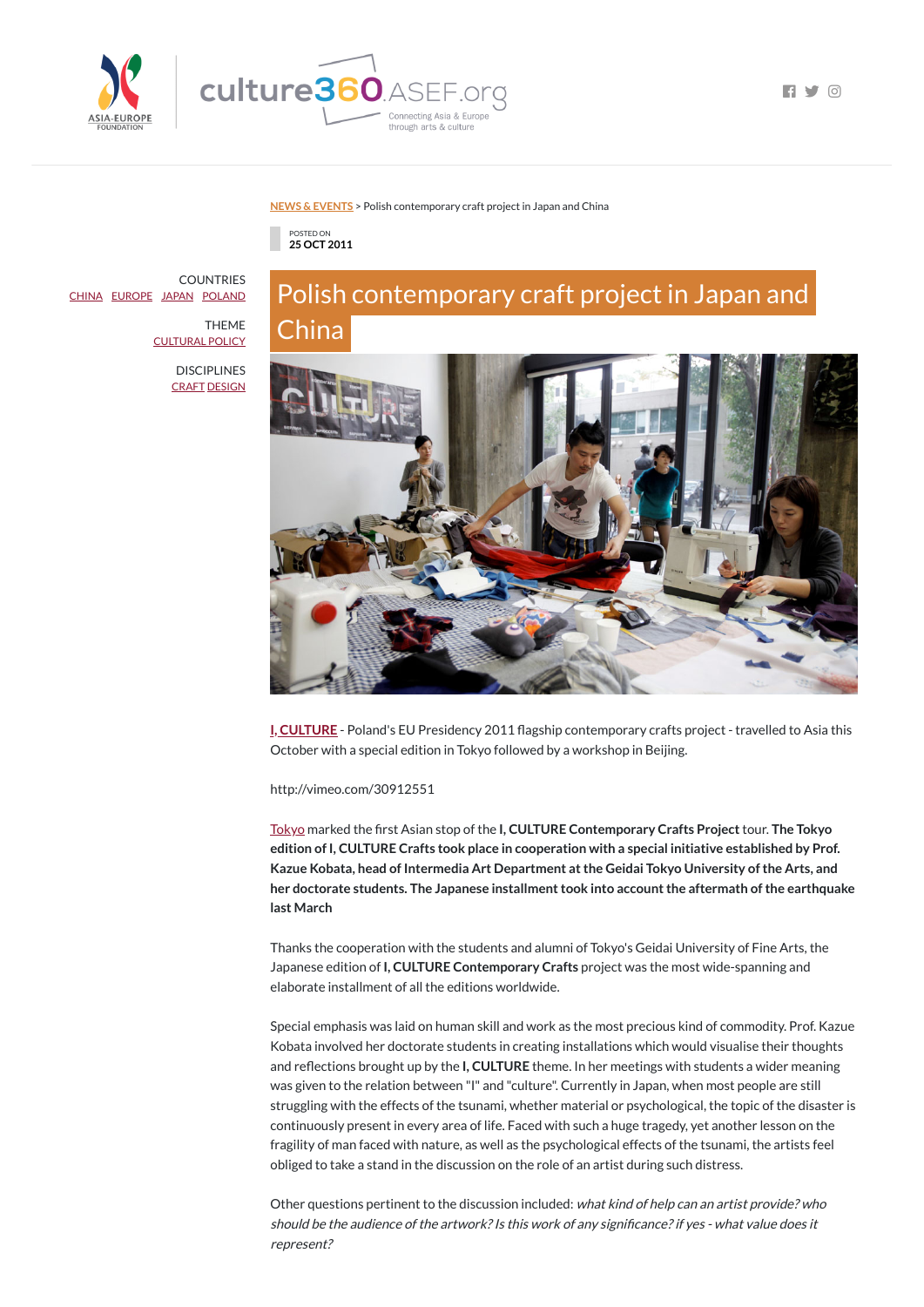# Similar content

Kanoko Tamura of Tokyo Geidai University:

This catastrophe showed us what is really valuable - the skill of manufacturing objects and the people who have this skill. Before the tsunami we used to take the craftsmen for granted. But now, as their homes and their entire life's work have been wiped out by the disaster, we appreciate the fragility of their work, and its both ethereal and irreplaceable value. We became all the more determined to show this with the **I, CULTURE** project. It was also important for the endeavour to take on <sup>a</sup> local character and establish itself within the context of Tokyo. The idea of the Tokyo Art Power Plant emerged from this need.

Read [more](http://www.culture.pl/web/english/calendar-world-full/-/eo_event_asset_publisher/tb2G/content/special-edition-of-i-culture-in-japan) about the **I, CULTURE** project in **Tokyo.**

**The [Chinese](http://www.culture.pl/web/english/calendar-world-full/-/eo_event_asset_publisher/tb2G/content/chinese-798-art-festival-features-i-culture-crafts) edition ofthe I, CULTURE Contemporary Crafts project crowned the nale ofthe 798 Art Festival in Beijing. The artists Feng Lin and Deng Dafei conducted two exciting phases ofthe project, which culminated in the creation ofthe I, CULTURE quilt and a food fest**

The participants gathered at the 798 Art Zone Creativity Square, a former weapon factory which now functions as one the Chinese capital's most hip artistic venues. This privately owned space hosts numerous galleries and showcases some of the world's most prominent artists. An exhibition by Ai Weiwei was running alongside the I, CULTURE Craft Workshops.

The flagship project of the Polish Presidency of the EU Council was modified for the Asian installment in Beijing. The project's spritus movens, Monika Jakubiak asked two Chinese artists to interpret the I, CULTURE theme and propose a local formula of the project that would best fit the local context.

Read [more](http://www.culture.pl/web/english/calendar-world-full/-/eo_event_asset_publisher/tb2G/content/chinese-798-art-festival-features-i-culture-crafts) about the **I, CULTURE** project in **Beijing.**

----------------------------

**I, [CULTURE](http://www.culture.pl/web/english/iculture) serves as both a agship project and the catchphrase for the cultural programme ofthe 2011 Polish Presidency ofthe EU Council atthe initiative ofthe Adam [Mickiewicz](http://www.iam.pl/en) Institute.** It had its previous installments in **London, Paris**, **Madrid, Brussels, Berlin**, **Kiev** and **Moscow.**

Conducted by artist and fashion designer Monika Jakubiak and carried out world wide by 260 volunteers, I, CULTURE inquires about the role played by crafts and practical manual skills in our contemporary civilisation. The theme is a universal one, common in all of the culturally diverse countries, yet participants look into the function and role played by craft from a local perspective.

The I, CULTURE Contemporary Craft project aims to create an awareness of each person's relationship and active engagement in culture, especially those who do not work in any artistic profession. The I, CULTURE Contemporary Craft Workshop series, which are also supervised by Jakubiak, make up an international sewing project. Over the 6-month term of the Polish Presidency, participants from the 12 different cities (Berlin, Brussels, Kiev, Copehnhagen, London, Madrid, Minsk, Moscow, Paris, Beijing, Tokyo and Warsaw) create each individual square of this puzzle.

The result of this extensive project will be an eclectic arrangement of the 12 squares, spelling out the I, CULTURE logo, at the end of the Presidency term.

POSTED ON **17 OCT 2016**

**Polish culture in Asia in autumn 2016**

POSTED ON **08 APR 2011**

**Art Fair Tokyo rescheduled**

POSTED ON **23 JAN 2018**

**Danish [Cultural](https://culture360.asef.org/resources/danish-cultural-center-beijing/) Center in Beijing**